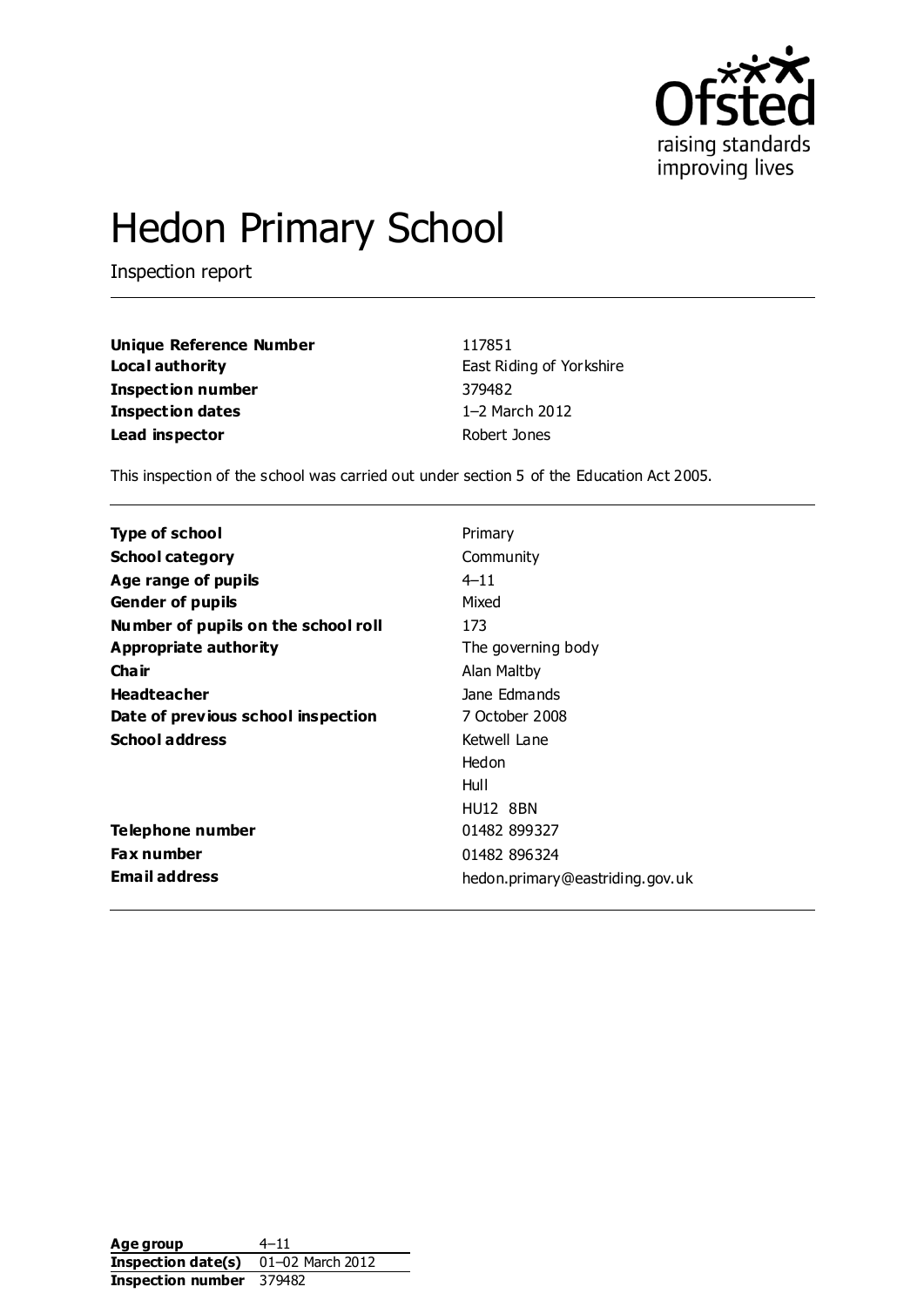

You can use Parent View to give Ofsted your opinion on your child's school. Ofsted will use the information parents and carers provide when deciding which schools to inspect and when.

You can also use Parent View to find out what other parents and carers think about schools in England. You can visit [www.parentview.ofsted.gov.uk,](https://webmail.cfbt.com/mail/fravey.nsf/0/D8451B4A89116CECDC254974E308F1D2/$File/www.parentview.ofsted.gov.uk) or look for the link on the main Ofsted website: [www.ofsted.gov.uk](https://webmail.cfbt.com/mail/fravey.nsf/0/D8451B4A89116CECDC254974E308F1D2/$File/www.ofsted.gov.uk)

The Office for Standards in Education, Children's Services a nd Skills (Ofsted) regulates and inspects to achieve excellence in the care of children and young people, and in education and skills for learners of all ages. It regulates and inspects childcare and children's social care, and inspects the Children and Family Court Advisory Support Service (Cafcass), schools, colleges, initial teacher training, work-based learning and skills training, adult and community learning, and education and training in prisons and other secure establishments. It assesses council children's services, and inspects services for looked after children, safeguarding and child protection.

Further copies of this report are obtainable from the school. Under the Education Act 2005, the school must provide a copy of this report free of charge to certain categories of people. A charge not exceeding the full cost of reproduction may be made for any other copies supplied.

If you would like a copy of this document in a different format, such as large print or Braille, please telephone 0300 123 4234, or email [enquiries@ofsted.gov.uk](mailto:enquiries@ofsted.gov.uk)

You may copy all or parts of this document for non-commercial purposes, as long as you give details of the source and date of publication and do not alter the information in any way.

To receive regular email alerts about new publications, including survey reports and school inspection reports, please visit our website and go to 'Subscribe'.

Piccadilly Gate Store Street Manchester M1 2WD

T: 0300 123 4234 Textphone: 0161 618 8524 [enquiries@ofsted.gov.uk](mailto:enquiries@ofsted.gov.uk) [www.ofsted.gov.uk](http://www.ofsted.gov.uk)



© Crown copyright 2012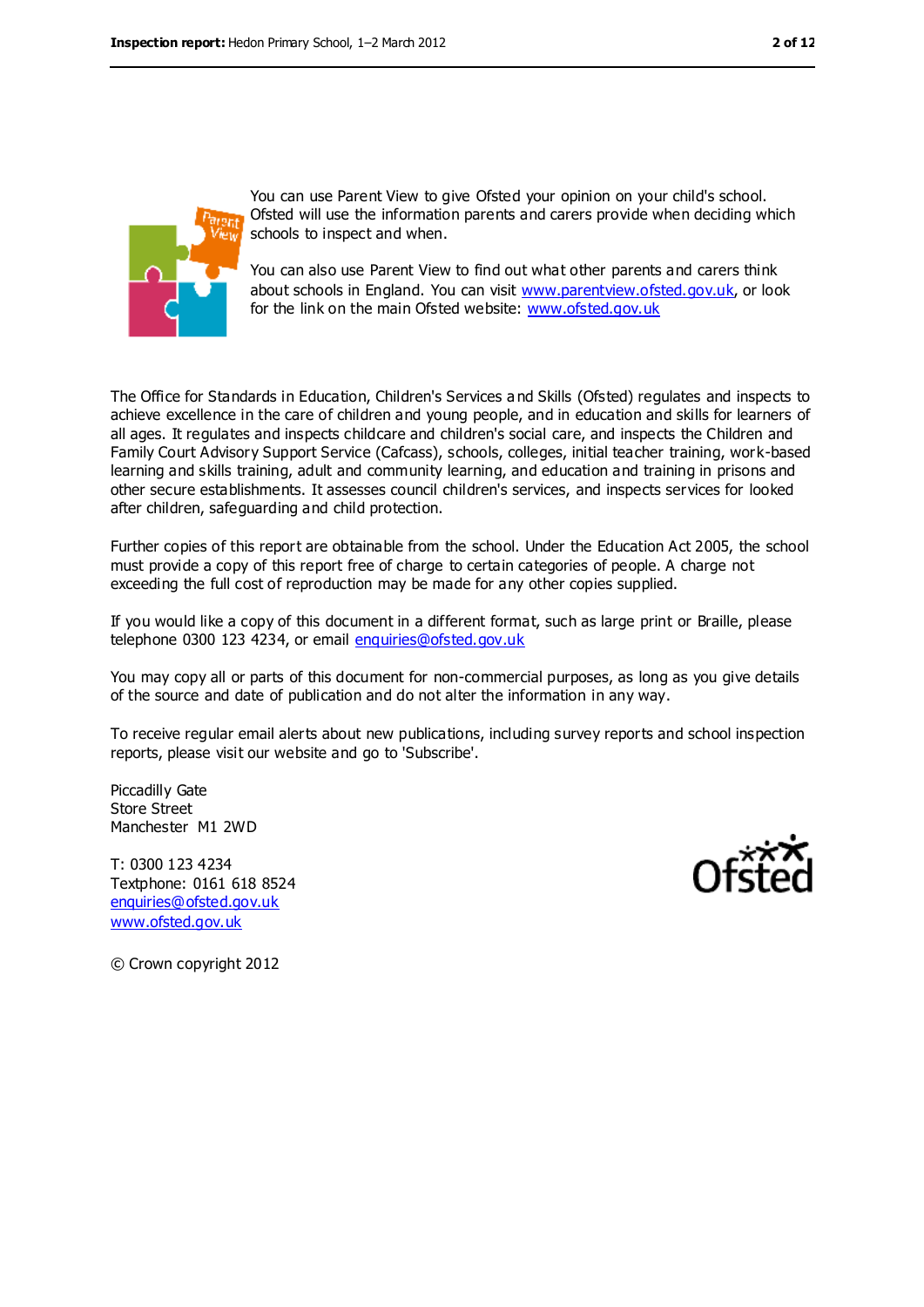## **Introduction**

Inspection team

Robert Jones Mary Lanovy-Taylor Additional inspector Additional inspector

This inspection was carried out with two days' notice. Inspectors observed teaching in 17 lessons taught by seven teachers or teaching assistants, of which two were joint observations with the acting headteacher. Meetings were held with staff, pupils and one member of the governing body. Inspectors took account of the on-line questionnaire (Parent View) in planning the inspection but no responses had been posted. They observed the school's work and looked at a range of documentation, including behaviour and bullying records, documents relating to the school's selfevaluation and safeguarding records. They also listened to pupils reading, looked at the work pupils were doing in their books and examined the tracking systems used to monitor pupils' progress. Inspectors considered the 67 questionnaires received from parents and carers as well as those from pupils and staff.

## **Information about the school**

This is a smaller-than-average primary school. The proportion of pupils known to be eligible for free school meals is average. Fewer pupils than average belong to minority-ethnic groups and fewer than average speak English as an additional language. The proportion of disabled pupils and those who have special educational needs is average. The school meets the current floor standard.

Following the retirement of the headteacher in September 2011, the deputy headteacher became acting headteacher.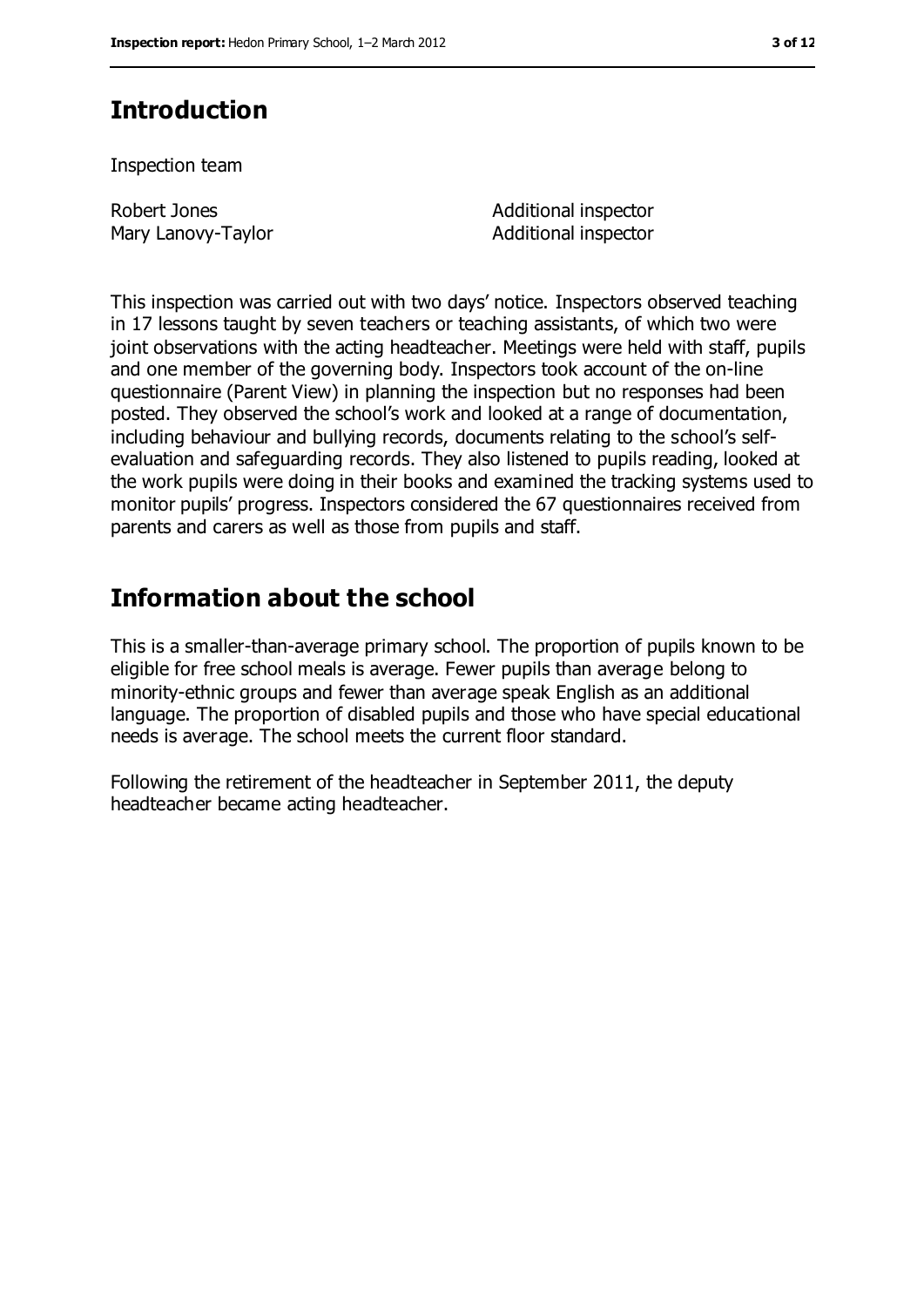**Inspection grades: 1 is outstanding, 2 is good, 3 is sat isfactory and 4 is inadequate** Please turn to the glossary for a description of the grades and inspection terms

## **Inspection judgements**

| <b>Overall Effectiveness</b> |  |
|------------------------------|--|
|------------------------------|--|

| <b>Achievement of pupils</b>          |  |
|---------------------------------------|--|
| <b>Quality of teaching</b>            |  |
| <b>Behaviour and safety of pupils</b> |  |
| <b>Leadership and management</b>      |  |

#### **Key Findings**

- This is a satisfactory school. Improved teaching in Key Stage 1, particularly in reading, is ensuring pupils now reach average standards by the time they progress to Key Stage 2. The school is not good because the quality of teaching overall is not yet strong enough to raise attainment or rates of pupils' progress further. The school's systems to monitor and evaluate its effectiveness are mostly too new for them to have had a positive impact.
- Achievement is satisfactory. The school is successfully eliminating gaps in learning for various groups of pupils in Key Stage 1. Pupils now make satisfactory progress throughout their time in school and leave at the end of Year 6 with attainment that is broadly average.
- The quality of teaching is satisfactory. There are examples of good teaching in the school although there are inconsistencies which are preventing the overall quality of teaching from rising to good. Some lessons lack challenge for higher attaining pupils or do not give pupils sufficient opportunities to become independent through researching topics or working in groups solving problems.
- In lessons and around the school, pupils' behaviour and their awareness of how to stay safe are satisfactory. Most pupils say they feel safe and secure in the school and that bullying is dealt with effectively. There are occasions, however, when some boys misbehave because they are not sufficiently challenged or stimulated in lessons.
- $\blacksquare$  New systems are in place to increase the accountability of staff by monitoring and evaluating provision. Some of these systems have had a positive impact in improving teaching in Key Stage 1. However, these systems, including the regular monitoring of teaching and teachers' performance across the s chool, are too new to ensure the quality of teaching and achievement rises to be consistently good or better. Whilst school leadership has achieved some success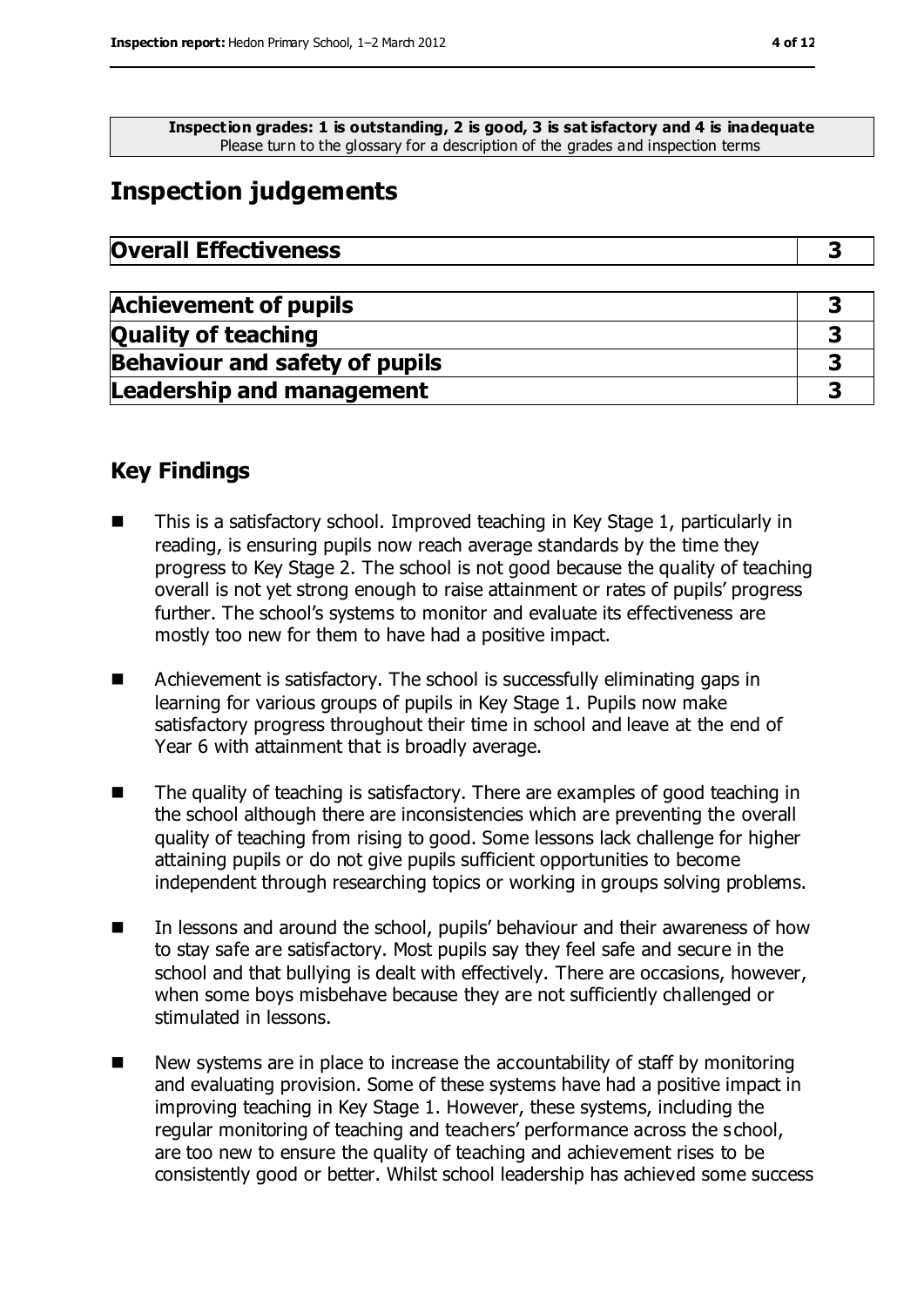in closing performance gaps between groups in Key Stage 1, its monitoring of the achievement of groups is not yet consistent across the school.

Schools whose overall effectiveness is judged satisfactory may receive a monitoring visit by an Ofsted inspector before their next section 5 inspection.

## **What does the school need to do to improve further?**

- Improve the quality of teaching so it rises to be consistently at least good by:
	- providing more demanding work for higher attainers and increasing the  $\equiv$ opportunities for pupils to learn independently through research, problemsolving and working in teams
	- using assessment information with more precision so that work is matched to pupils' differing abilities
	- increasing teachers' confidence and use of information and communication technology (ICT) to extend pupils' learning
	- capitalising on opportunities to develop the communication, language and literacy skills of children in the Reception class within all areas of learning.
- **IMPROPERENAL Improve the school's systems of monitoring and evaluation by:** 
	- consistently and rigorously monitoring the achievement of different groups of pupils and taking prompt, decisive action when any underachievement is detected
	- structuring opportunities for teachers to share good practice where it exists in the school
	- ensuring pupils' targets are regularly revised and suitably challenging.  $\equiv$
- $\blacksquare$  Improve the behaviour of a minority of boys by:
	- customising learning so it meets the needs and interests of boys
	- designating different areas in the playground for different games.  $\equiv$

### **Main Report**

#### **Achievement of pupils**

Pupils' satisfactory progress over time and their broadly average attainment by the time they leave Year 6 is reflected in lessons seen during the inspection. Pupils learn best when they are given the opportunity to work independently or collaboratively. In one lesson, pupils created art collages and enthusiastically discussed where their ideas came from. This developed their speaking skills as well as their spiritual, moral, social and cultural understanding. In the Reception class, children make good progress in acquiring mathematical skills and quickly develop good social and collaborative habits which prepare them well for learning in Year 1. However, their communication, language and literacy skills are not developed sufficiently well across all areas of learning, which results in their progress in these areas being slower. An emphasis on developing reading skills systematically has ensured that attainment in reading at the end of Year 2 is average. Inspectors heard pupils in Year 1 reading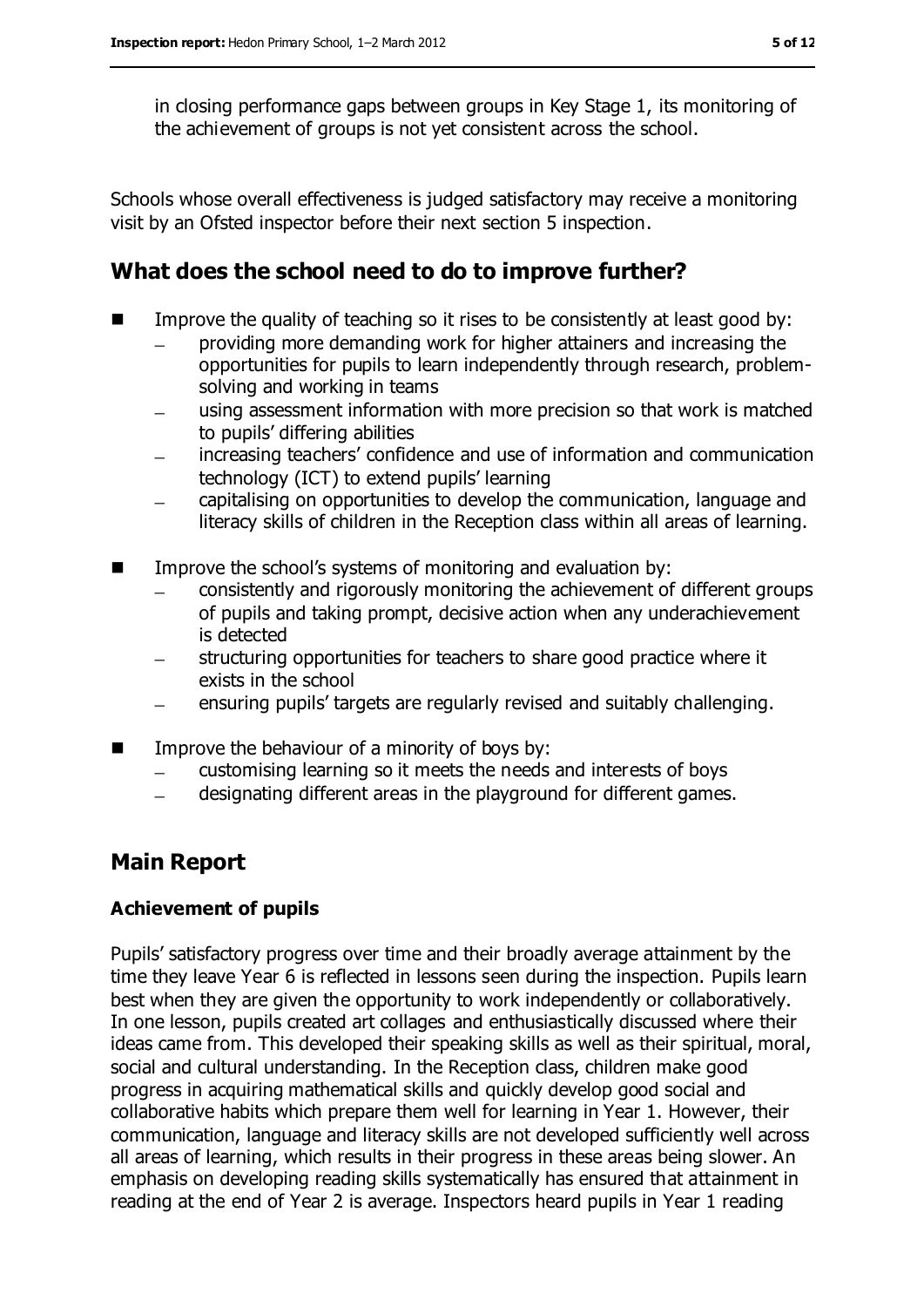confidently, using their knowledge of letters and their corresponding sounds to work out unfamiliar words for themselves. Attainment in reading by the end of Year 6 is average, but it could be higher. This is because pupils are sometimes reading books which are too simple for them or they are not asked questions which enable them to think deeply about the stories and characters in their books. Pupils' attainment in writing and mathematics is also average by the time they leave school.

Gaps in achievement between boys and girls are closing but there is still much to be done. In lessons, tasks sometimes fail to spark boys' enthusiasm, which occasionally results in them making less progress than the girls. Disabled pupils and those with special educational needs make satisfactory progress and receive satisfactory support for their literacy and numeracy needs from teaching assistants. Parents, carers and pupils are justified in saying pupils are making better progress in Key Stage 1 than in the past; however, there is still much to be improved before achievement can be regarded as good. Several parents and carers comment that pupils whose circumstances potentially make them vulnerable are helped to gain confidence and as a result enjoy school. This view is endorsed by the inspection team.

#### **Quality of teaching**

Where teaching is good, teachers have a good understanding of pupils' differing abilities and use information from assessments with skill to customise tasks which precisely meet the needs of pupils. In these good lessons, good use of the planned curriculum allows literacy to be developed at every opportunity, such as in a physical education lesson where pupils used a poem about fireworks as inspiration for their own dance pieces. However, in the Reception class, adults sometimes miss opportunities to promote children's communication skills in other areas of learning. Where teaching is satisfactory, a 'one size fits all' model is adopted. This sometimes leaves high-attaining pupils unchallenged, who then finish the work early and wait for others to catch up before moving on. The school is in the early stages of helping teachers to understand assessment data. This means that while some are using these data effectively to match work to ability, others are still developing these skills. In some lessons, the work planned is not sufficiently well customised to meet the needs of boys, for example, there are few 'hands-on' activities and little use of ICT, and this slows their progress. While contented overall about the standard of teaching, parents, carers and pupils all consider, and inspectors agree, that ICT is not used enough in lessons.

In the more effective lessons, teachers give short, clear instructions and ensure there is ample time for pupils to discuss their work and help each other. Such opportunities for collaborative learning aid pupils' spiritual, moral, social and cultural development as well as their academic progress. Learning is less effective in lessons where the teacher gives overlong explanations and provides insufficient opportunities for pupils to learn independently through research, problem-solving and working in teams. Teaching assistants give satisfactory support to disabled pupils and those who have special educational needs. When working in small groups, pupils receive prompt attention to their needs. As a result, pupils who find reading difficult make sound progress. In whole-class activities, however, when the same task is given to all pupils, those with special educational needs rely on teaching assistants to provide very close support so that they are able to complete the tasks. While this often leads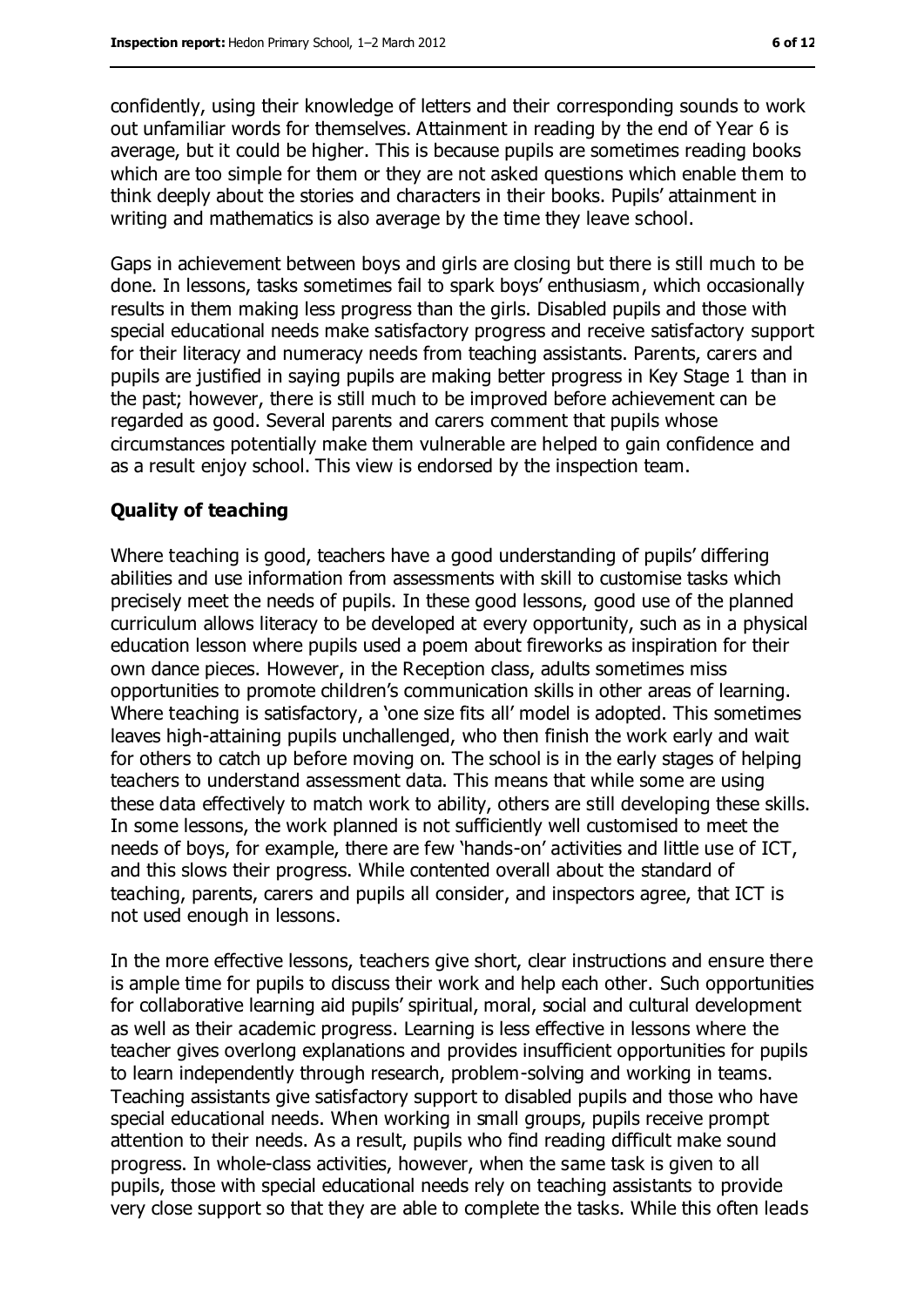to satisfactory learning, it is not helping pupils to become confident, independent learners.

#### **Behaviour and safety of pupils**

When teaching is good, pupils respond with good manners, help each other through tasks, are fully involved in their learning and are polite and courteous to adults. Where lessons tend to be dominated by overlong teacher explanations or where tasks are repetitive and mundane, pupils become passive and a minority of boys talk when they should be listening or use distraction techniques to avoid working.

Parents and carers are, on the whole, happy with the standard of behaviour in school. They say that, when they have had occasion to contact the school on matters relating to bullying, it was dealt with swiftly and effectively. Pupils say that all types of bullying are rare but that when it does occur, it is addressed well. Pupils have a sound understanding of the different kinds of bullying, including any potential dangers associated with the internet and mobile devices. The school monitors pupils' attendance carefully. It is average for all groups of pupils.

The school's records of accidents and behaviour over time reveal that too many boys are involved in minor playground injuries at lunchtimes and break-times. Inspectors also saw a number of incidents during the inspection, involving boys. While pupils feel safe in the playground, areas are not designated for different games. This means that boys chase around or play football with tennis balls in and around other pupils which, inevitably, causes minor accidents.

#### **Leadership and management**

The impact of some of the school's new initiatives, such as changes in the systems to monitor and evaluate the provision, is apparent in the improved attainment of pupils in Key Stage 1, particularly in reading. The school is beginning to ensure assessments are accurate and that increased challenge is offered to all pupils. School leaders are acutely aware that much remains to be done. Staff are wholeheartedly positive about how the school is led and managed, and are committed to improvement. The governing body holds the school adequately to account and the acting headteacher provides members with high-quality information on pupils' achievement. Governors ensure the school meets statutory requirements for safeguarding. The school's promotion of equal opportunities is satisfactory at present because it is still closing the achievement gap with national averages for all groups of pupils. However, discrimination is tackled decisively, whenever and wherever it occurs. Parents and carers are overwhelmingly positive about how the school is led and managed. The school has satisfactory capacity to sustain its improvement.

Increased use of data is enabling leaders to challenge teachers on the progress of pupils. This is having a positive impact in the classes where teachers ensure work is matched to ability but, at present, this lacks consistency. Although it has had some success in closing gaps at Key Stage 1, the school is not yet using the available data about the progress of different groups of pupils consistently or rigorously enough to pinpoint what is needed to raise their achievement or to take decisive action when underachievement is detected. Pupils' targets for the end of Year 6 are not revised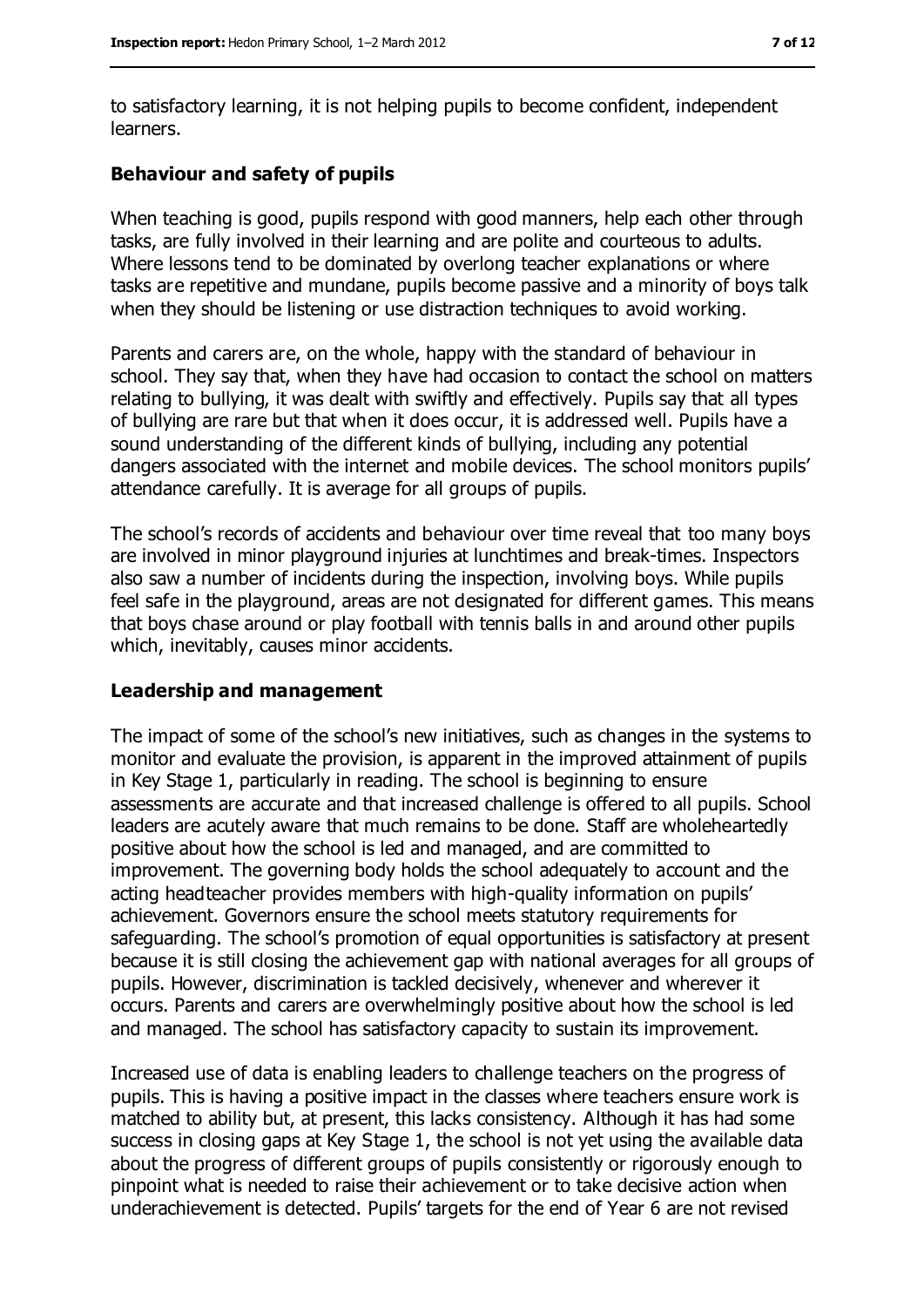after the end of the Early Years Foundation Stage to ensure they are challenging but achievable. The quality of teaching is now being monitored with increased rigour but this has not been in place long enough for any good practice to be shared among all staff.

The satisfactory curriculum is enhanced by a range of visits and visitors. While it meets the needs of pupils, as identified by parents, carers and pupils, there are missed opportunities to extend and enhance pupils' learning across the curriculum through the use of ICT. The provision to promote pupils' spiritual, moral, social and cultural development results in satisfactory outcomes for pupils. In the Early Years Foundation Stage, children quickly learn the social and collaborative skills which prepare them for Year 1. Assemblies reinforce positive messages about respect for others and ways of life in other cultures.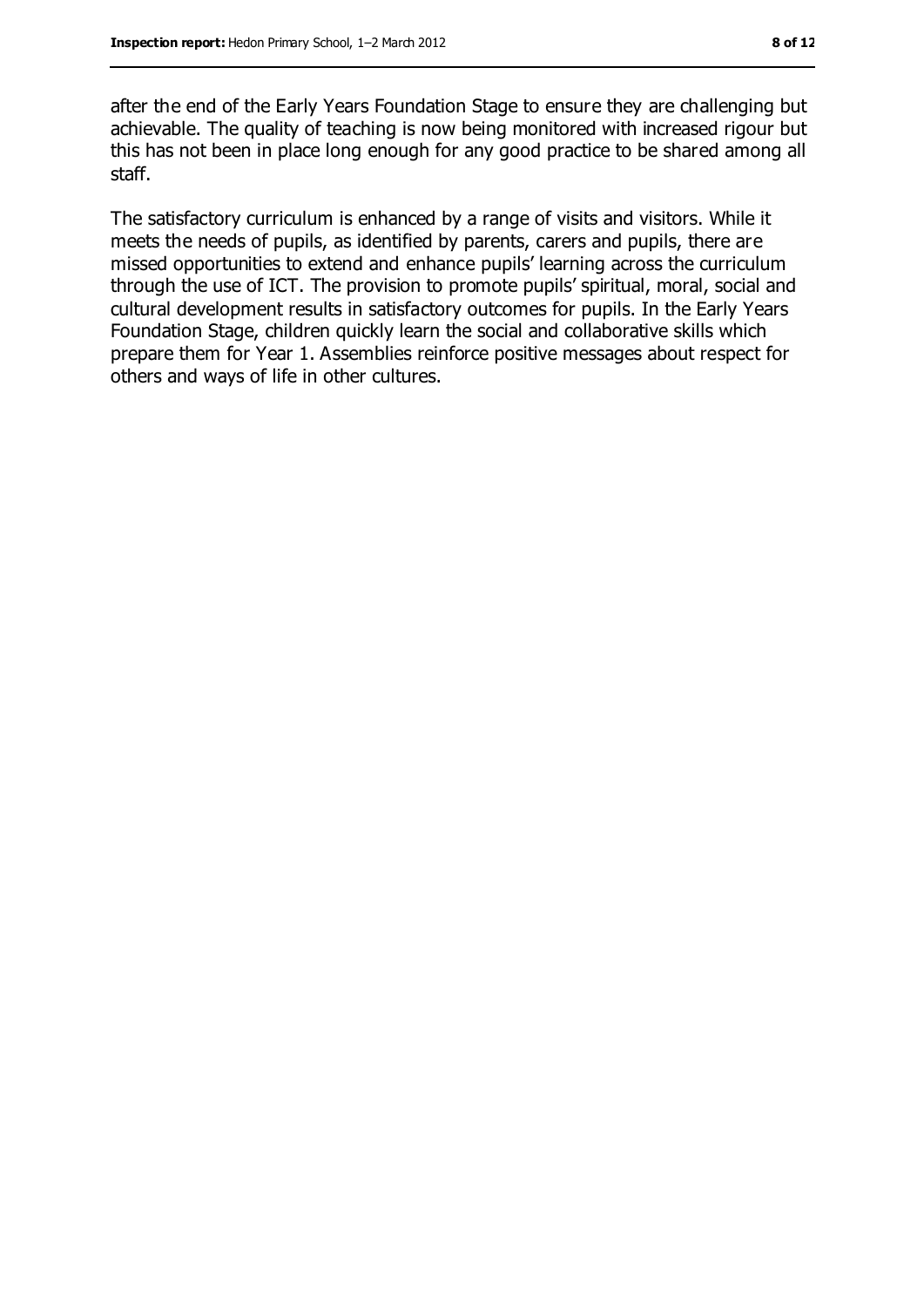## **Glossary**

#### **What inspection judgements mean**

| <b>Grade</b> | Judgement    | <b>Description</b>                                                                                                                                                                                                            |
|--------------|--------------|-------------------------------------------------------------------------------------------------------------------------------------------------------------------------------------------------------------------------------|
| Grade 1      | Outstanding  | These features are highly effective. An outstanding school<br>provides exceptionally well for all its pupils' needs.                                                                                                          |
| Grade 2      | Good         | These are very positive features of a school. A school that is<br>good is serving its pupils well.                                                                                                                            |
| Grade 3      | Satisfactory | These features are of reasonable quality. A satisfactory school<br>is providing adequately for its pupils.                                                                                                                    |
| Grade 4      | Inadequate   | These features are not of an acceptable standard. An<br>inadequate school needs to make significant improvement in<br>order to meet the needs of its pupils. Ofsted inspectors will<br>make further visits until it improves. |

#### **Overall effectiveness of schools**

|                       | Overall effectiveness judgement (percentage of schools) |      |                     |                   |
|-----------------------|---------------------------------------------------------|------|---------------------|-------------------|
| <b>Type of school</b> | <b>Outstanding</b>                                      | Good | <b>Satisfactory</b> | <b>Inadequate</b> |
| Nursery schools       | 46                                                      | 46   |                     |                   |
| Primary schools       |                                                         | -47  | 40                  |                   |
| Secondary schools     | 14                                                      | 38   | 40                  |                   |
| Special schools       | 28                                                      | 48   | 20                  |                   |
| Pupil referral units  | 15                                                      | 50   | 29                  |                   |
| All schools           |                                                         | 46   | 38                  |                   |

New school inspection arrangements have been introduced from 1 January 2012. This means that inspectors make judgements that were not made previously.

The data in the table above are for the period 1 September 2010 to 31 August 2011 and represent judgements that were made under the school inspection arrangements that were introduced on 1 September 2009. These data are consistent with the latest published official statistics about maintained school inspection outcomes (see [www.ofsted.gov.uk\)](https://webmail.cfbt.com/mail/fravey.nsf/0/D8451B4A89116CECDC254974E308F1D2/$File/www.ofsted.gov.uk).

The sample of schools inspected during 2010/11 was not representative of all sc hools nationally, as weaker schools are inspected more frequently than good or outstanding schools.

Primary schools include primary academy converters. Secondary schools include secondary academy converters, sponsor-led academies and city technology colleges. Special schools include special academy converters and non-maintained special schools.

Percentages are rounded and do not always add exactly to 100.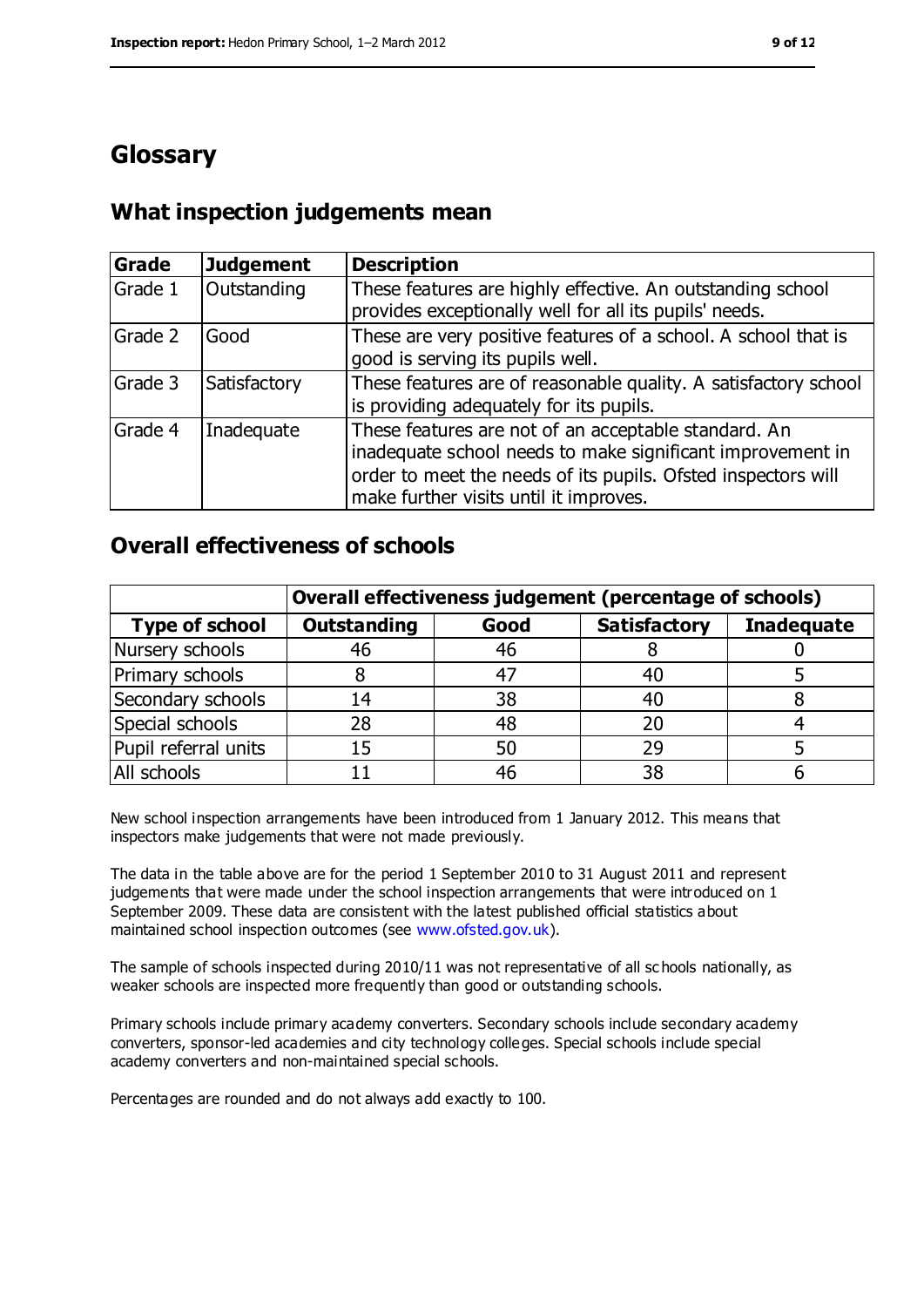## **Common terminology used by inspectors**

| Achievement:                  | the progress and success of a pupil in their learning and<br>development taking account of their attainment.                                                                                                           |
|-------------------------------|------------------------------------------------------------------------------------------------------------------------------------------------------------------------------------------------------------------------|
| Attainment:                   | the standard of the pupils' work shown by test and<br>examination results and in lessons.                                                                                                                              |
| Behaviour                     | how well pupils behave in lessons, with emphasis on their<br>attitude to learning. Pupils' punctuality to lessons and their<br>conduct around the school.                                                              |
| Capacity to improve:          | the proven ability of the school to continue improving based<br>on its self-evaluation and what the school has accomplished<br>so far and on the quality of its systems to maintain<br>improvement.                    |
| Leadership and<br>management: | the contribution of all the staff with responsibilities, not just<br>the governors and headteacher, to identifying priorities,<br>directing and motivating staff and running the school.                               |
| Learning:                     | how well pupils acquire knowledge, develop their<br>understanding, learn and practise skills and are developing<br>their competence as learners.                                                                       |
| Overall effectiveness:        | inspectors form a judgement on a school's overall<br>effectiveness based on the findings from their inspection of<br>the school.                                                                                       |
| Progress:                     | the rate at which pupils are learning in lessons and over<br>longer periods of time. It is often measured by comparing<br>the pupils' attainment at the end of a key stage with their<br>attainment when they started. |
| Safety                        | how safe pupils are in school, including in lessons; and their<br>understanding of risks. Pupils' freedom from bullying and<br>harassment. How well the school promotes safety, for<br>example e-learning.             |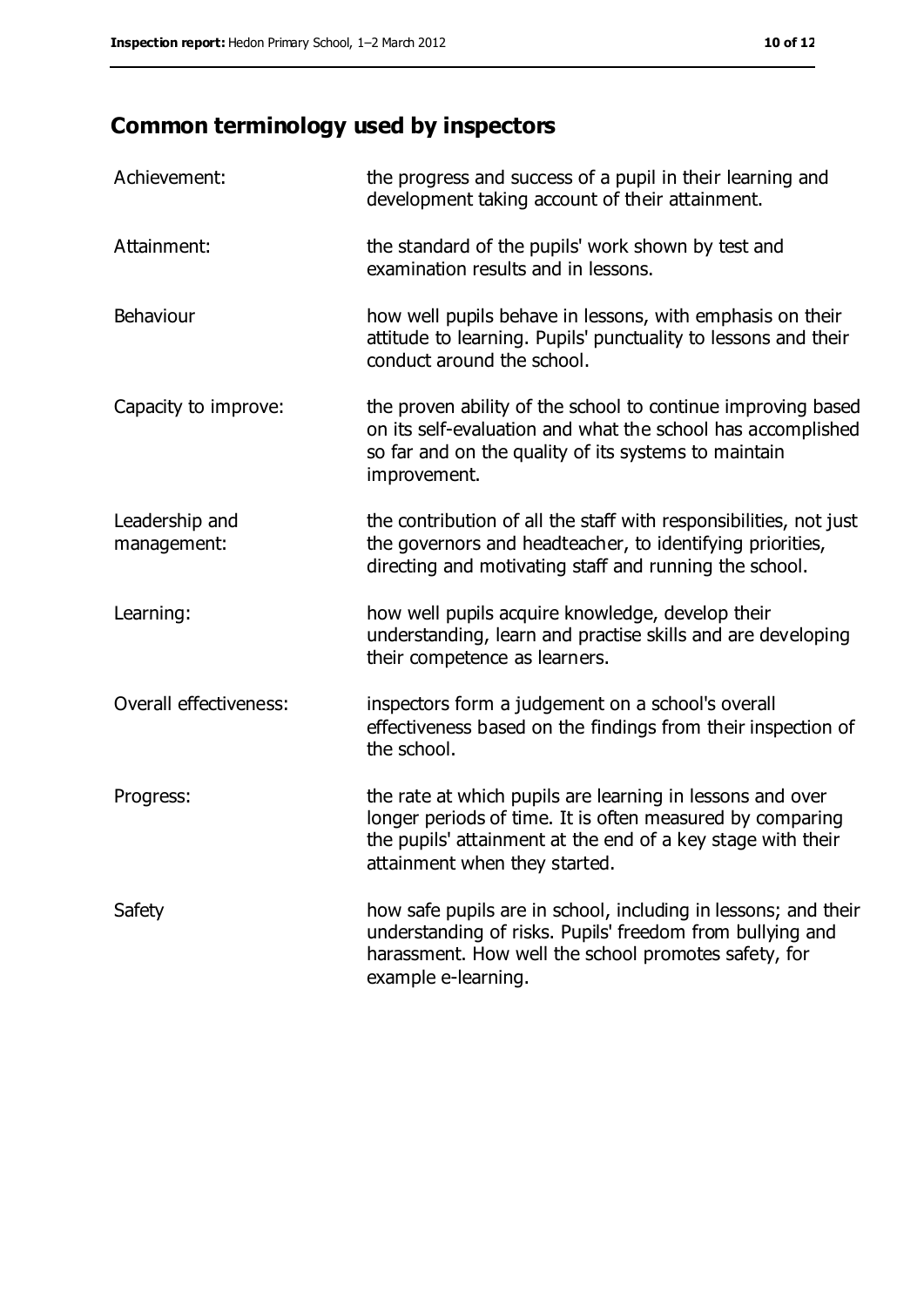# raising standards improving lives

5 March 2012

Dear Pupils

#### **Inspection of Hedon Primary School, Hull HU12 8BN**

**This letter is provided for the school, parents and carers to share with their children. It describes Ofsted's main** 

**findings from the inspection of their school.**

Thank you for the welcome you gave the team when we came to inspect your school recently. We judged your school to be satisfactory.

Your achievement is satisfactory by the time you leave school in Year 6. We found that those of you in Year 1 and Year 2 are making better progress than you did in previous years. Children in the Reception class quickly learn how to behave and play sensibly and happily with each other. You told us how behaviour is sometimes a little rough outside but that you feel safe and secure in and around the school.

To improve your school further, we have asked your headteacher, governors and staff to do a few things. First, to improve teaching so it is good in all lessons by stretching you in your learning, involving you in group work and discussions in lessons and making sure that you have the opportunity to use information and communication technology in all lessons. Second, we have asked that the leaders keeps a close eye on how things are progressing in the school by monitoring the progress of boys and girls and other groups of pupils, finding out how teachers can learn from each other and making sure your targets help you to achieve as highly as possible. Finally, we have asked that the school provides activities that really interest boys as well as girls and to help boys in particular to play safely in the playground and avoid any accidents.

Your school leaders will be talking to your school council about how you can help in making these improvements quickly.

Yours sincerely

Robert Jones Lead inspector